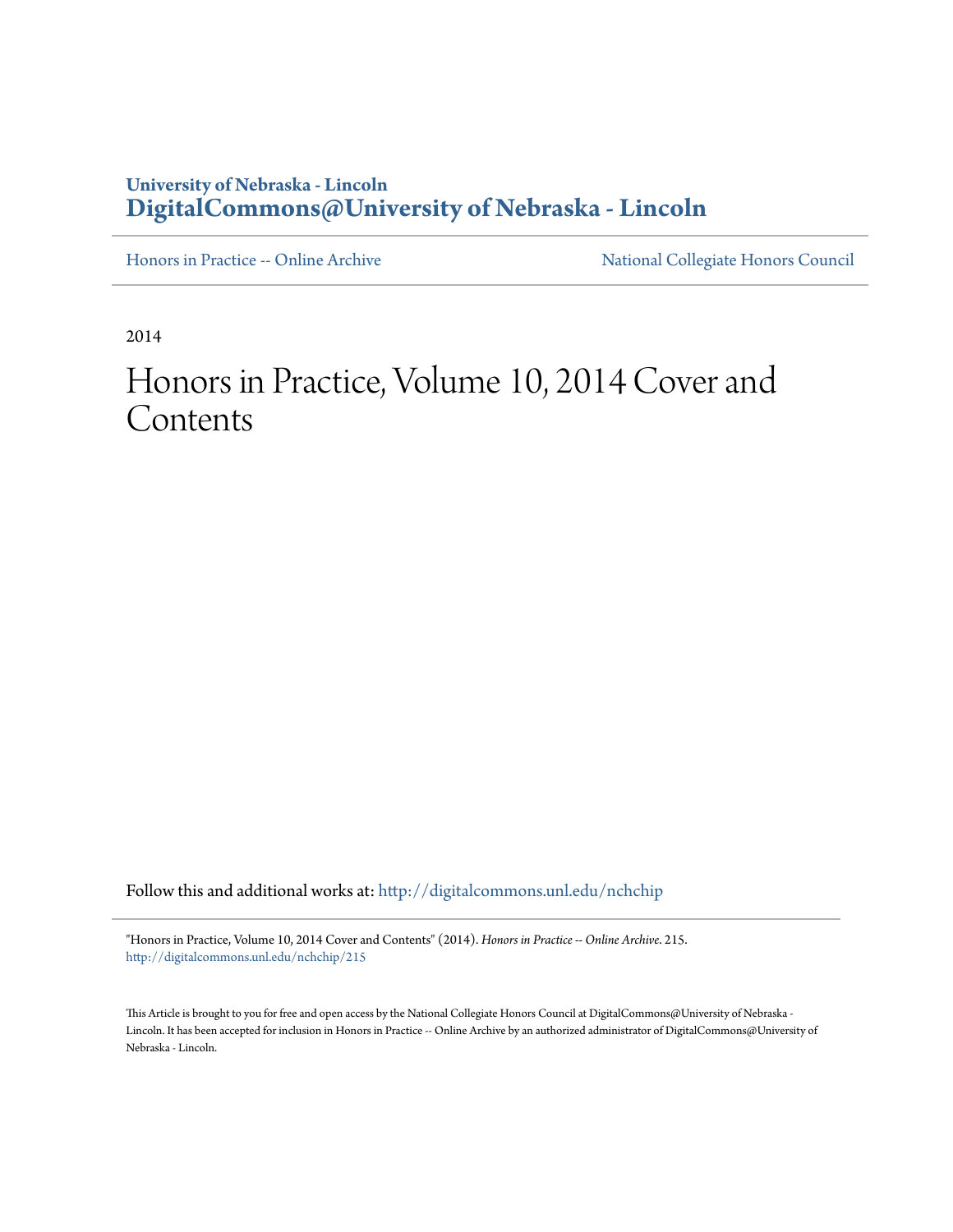

Volume 10 2014



# in this issue

#### **Occasional Essays by Two Wise Men of the NCHC**

Sam Schuman

Ted Estess

#### **Innovative Teaching Strategies**

William L. Vanderburgh and Martin Ratcliffe

Elizabeth Nix, Brian Etheridge, and Paul Walsh

Melissa Ladenheim

Kevin Gustafson and Zachary Cureton

Kristy L. Lindemann-Biolsi

#### **Great Books Courses in Honors**

Stephanie R. deLusé

Sarah Harlan-Haughey

#### **Expectations of Honors**

David M. Rhea and Kristy Goodwin

Scott Carnicom

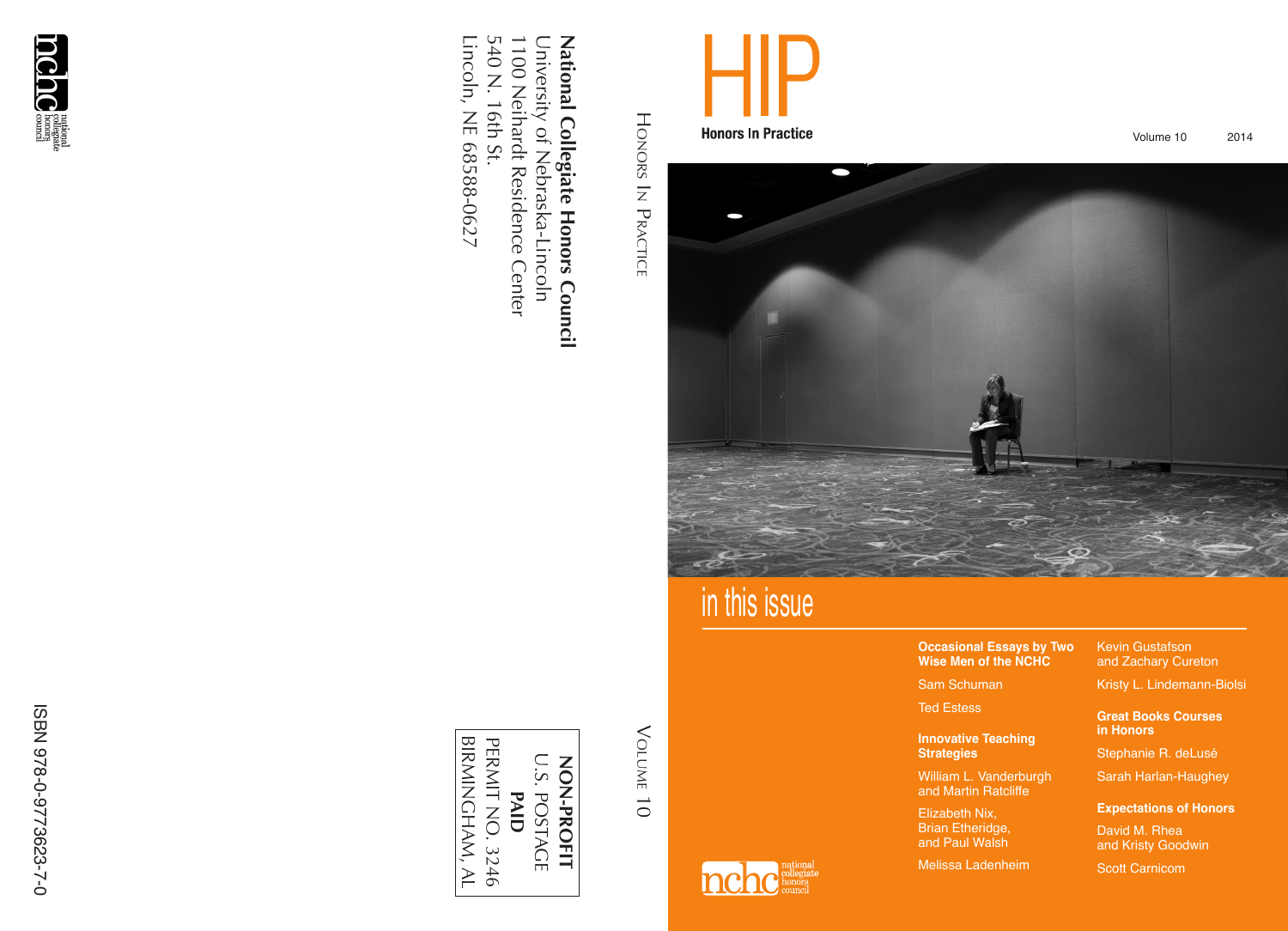# honors in practice

#### **A PUBLICATION OF THE NATIONAL COLLEGIATE HONORS COUNCIL**

## **JOURNAL EDITORS**

#### **Ada Long**

#### **Dail Mullins**

#### **University of Alabama at Birmingham**

**The National Collegiate Honors Council** is an association of faculty, students, and others interested in honors education. Executive Committee: Jim Ruebel, President, Ball State University; Barry Falk, President-Elect, James Madison University; Jerry Herron, Vice President, Wayne State University; Rick Scott, Past President, University of Central Arkansas; Kyoko Amano, Secretary, University of Indianapolis; Douglas Peterson, Treasurer, University of South Dakota. Executive Director: Hallie Savage, headquartered at University of Nebraska-Lincoln. Board of Directors: Lauren Bach, Minnesota State University, Mankato; Lopa Basu, University of Wisconsin-Stout; Suketu Bhavsar, California State Polytechnic University, Pomona; Joe King, Radford University; Soncerey Montgomery, Winston-Salem State University; Mary Kay Mulvaney, Elmhurst College; Barbra Nightingale, Broward College; Fatima Ojeda Rojas, Paine College; Marjean Purinton, Texas Tech University; Jordan Rutland, Paine College; Zachary Samples, Eastern Illinois University; Mike Sloane, University of Alabama Birmingham; Laurie Smith-Law, Iowa State University; Art Spisak, University of Iowa; Mara Steven, Loyola University New Orleans; Anna Wiegand, Ball State University; Naomi Yavneh-Klos, Loyola University New Orleans; John Zubizarreta, Columbia College–South Carolina.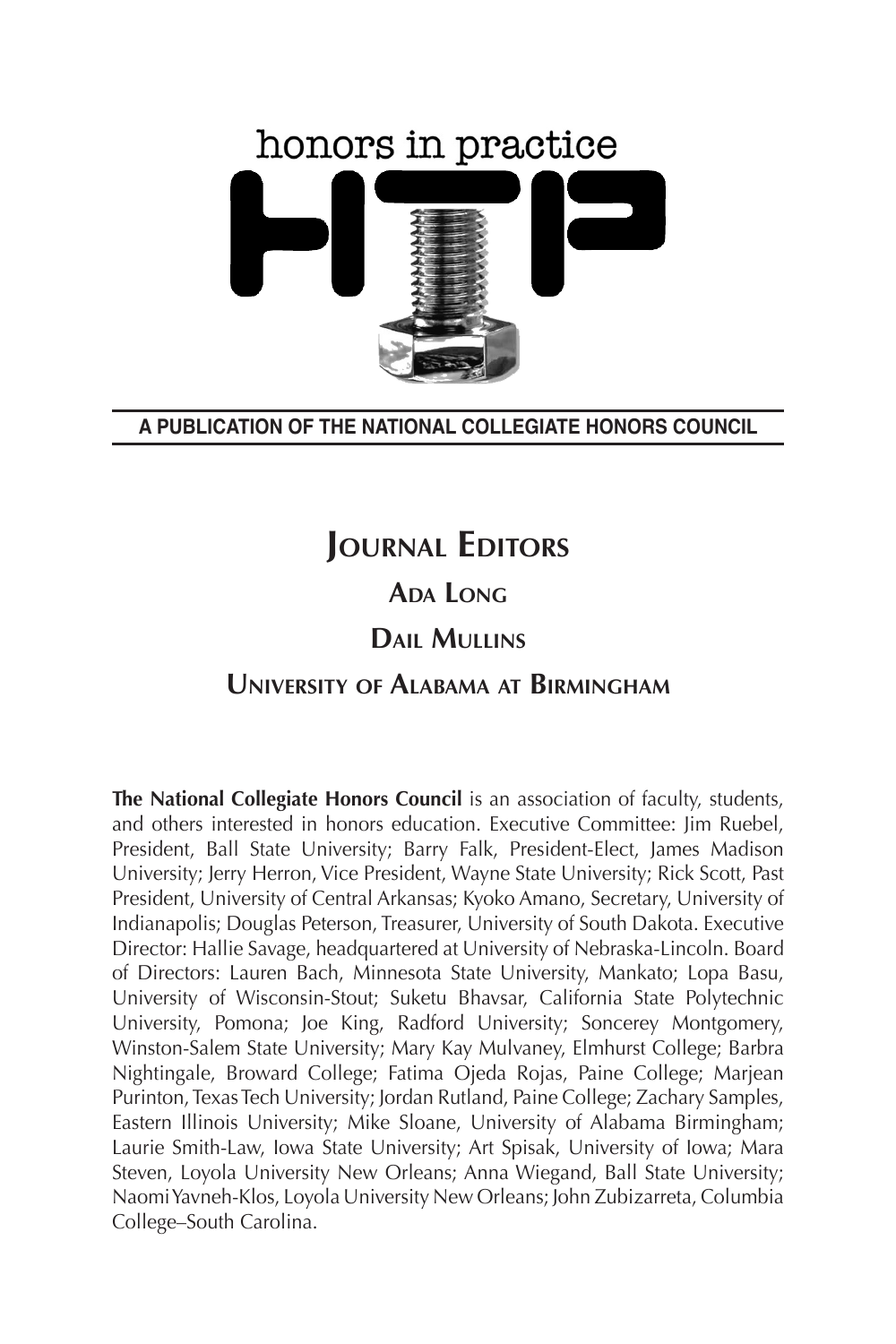© Copyright 2014 by the National Collegiate Honors Council

All Rights Reserved on materials other than syllabi and specifically acknowledged materials.

International Standard Book Number 978-0-9773623-7-0 International Standard Serial Number 1559-0151

## **Indexing Statement**

HIP is indexed full-text in the EBSCO and Gale library databases and is archived in the University of Nebraska–Lincoln's Digital Commons repository.

### **PRODUCTION EDITORS**

Mitch Pruitt and Cliff Jefferson of Wake Up Graphics, Birmingham, Alabama.

#### **Editorial Board**

Larry Andrews (Comparative Literature), Dean Emeritus of the Honors College and Professor Emeritus, English, Kent State University; Richard Badenhausen (English), Professor, Kim T. Adamson Chair, and Director of the Honors Program, Westminster College; J. Robert Baker (English), Professor of English and Director of the Honors Program, Fairmont State University; James D. Bell (Entrepreneurship), Professor of Management, Texas State University; Kate Bruce (Psychology), Professor of Psychology and Director of the Honors Scholars College, University of North Carolina Wilmington; Scott Carnicom (Psychology), Professor of Psychology and Associate Dean of the Honors College, Middle Tennessee State University; James J. Clauss (Classics), Professor of Classics, Director of Honors and Associate Dean of Undergraduate Academic Affairs, University of Washington; Lisa L. Coleman (English), Professor of English and Honors Program Director, Southeastern Oklahoma State University; Lydia Daniel (English), Director of the Honors Institute and Professor of English, Hillsborough Community College; Leslie A. Donovan (English), Associate Professor of Honors College and Affiliated Faculty of English and Medieval Studies, University of New Mexico; Bruce Fox (Forestry), Professor of Forest Management, Northern Arizona University; Annmarie Guzy (English), Associate Professor of English, University of South Alabama; Carolyn Haynes (English), Professor of English and Associate Provost, Miami University; Melissa L. Johnson (Educational Technology), Assistant Director of the Honors Program, University of Florida; Jim Lacey (American Studies), Emeritus Director of the University Honors Program and Professor of English, Eastern Connecticut State University; Karen Lyons (English, Women's and Gender Studies), Assistant Professor of English and of Women's and Gender Studies; Associate Director of the University Honors Program, University of Nebraska, Lincoln; Virginia McCombs (History), Former Director of the University Honors Program and Professor Emerita of History, Oklahoma City University; Niles Reddick (Humanities), Vice President of Academic Affairs and Professor of Humanities, Abraham Baldwin Agricultural College, Tifton, GA; Michael Sloane (Psychology), Director of the University Honors Program and Associate Professor of Psychology, University of Alabama at Birmingham; Jean Sorensen (Literature & Language), Professor of English and Honors College Coordinator, Grayson College; Bob Spurrier (Political Science), Director of the Honors College and Professor of Political Science, Oklahoma State University; Paul R. Strom (Ethics), Honors Residential Academic Program Faculty, University of Colorado Boulder; Emily Walshe (Library and Information Science), Reference Librarian and Associate Professor of University Libraries, Long Island University; Norm Weiner (Sociology), Distinguished Service Professor of Sociology and Director of the College Honors Program, State University of New York at Oswego; John Zubizarreta (English), Professor of English and Director of Honors and Faculty Development, Columbia College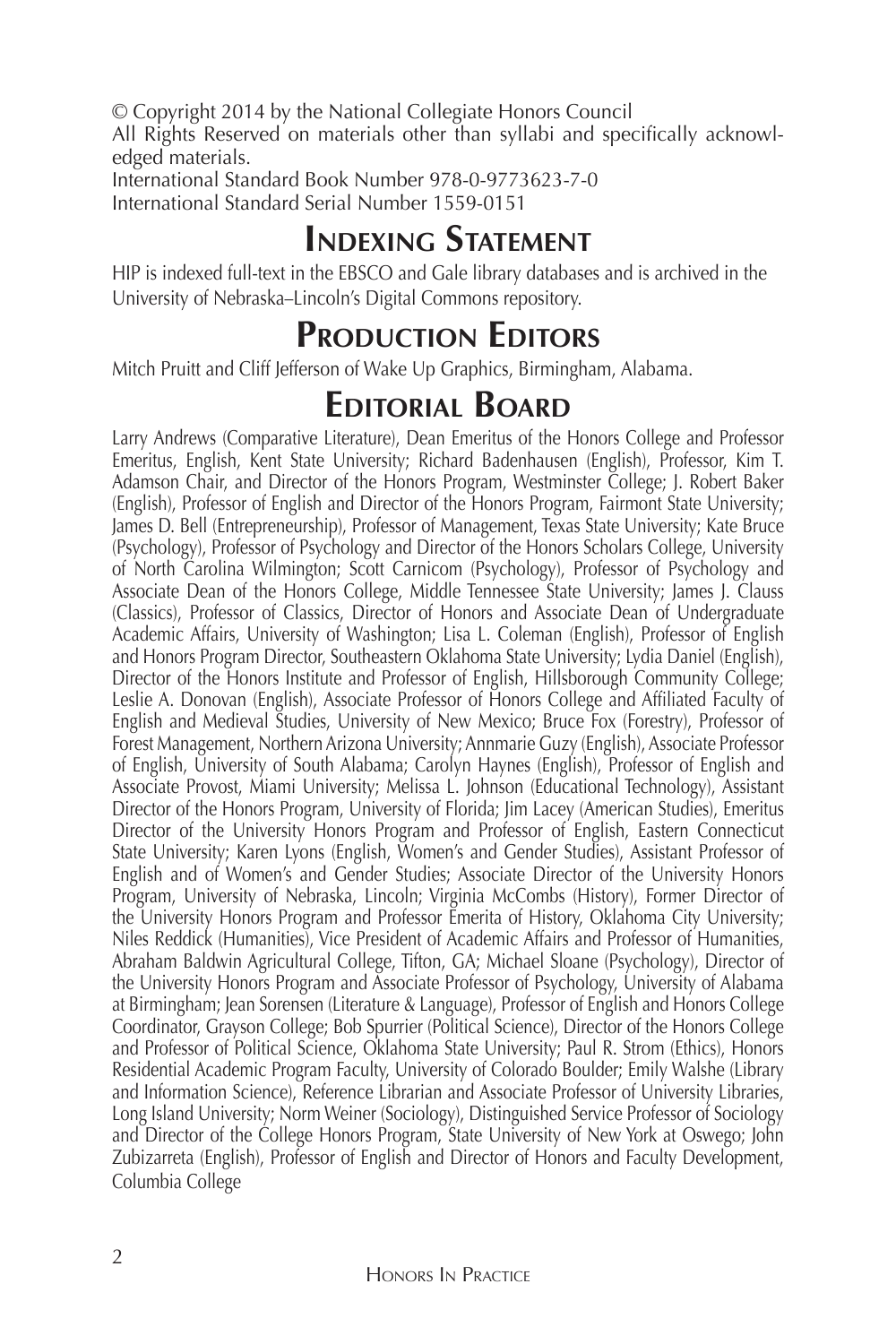# **Table of Contents**

| Ada Long                                                                                                                      |
|-------------------------------------------------------------------------------------------------------------------------------|
| OCCASIONAL ESSAYS BY TWO WISE MEN OF THE NCHC                                                                                 |
| Sam Schuman                                                                                                                   |
| <b>Ted Estess</b>                                                                                                             |
| <b>INNOVATIVE TEACHING STRATEGIES</b>                                                                                         |
| Ask Me about ISON: The Risks and Rewards of Teaching an<br>Interdisciplinary Honors Course on a Scientific Event Unfolding in |
| William L. Vanderburgh and Martin Ratcliffe                                                                                   |
| A Traditional Educational Practice Adapted for the Digital Age 37<br>Elizabeth Nix, Brian Etheridge, and Paul Walsh           |
| Engaging Honors Students through Newspaper Blackout Poetry 45<br>Melissa Ladenheim                                            |
| Re-Envisioning the Honors Senior Project: Experience as Research 55<br>Kevin Gustafson and Zachary Cureton                    |
| Sea Lions and Honors Students: More in Common than You                                                                        |
| Kristy L. Lindemann-Biolsi                                                                                                    |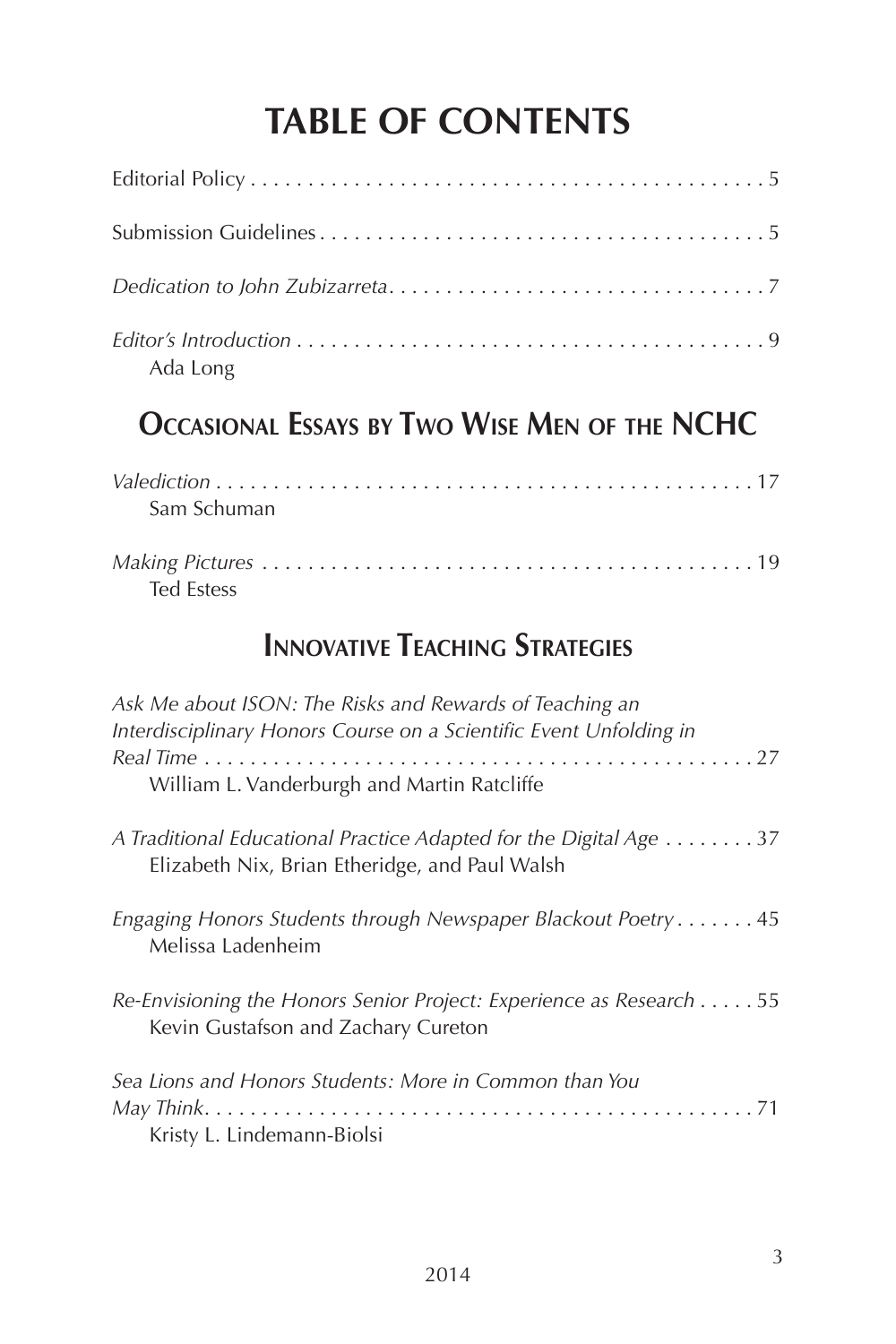#### **Great Books Courses in Honors**

| There and Back Again: Learning From the History of a Freshman<br>Stephanie R. deLusé      |
|-------------------------------------------------------------------------------------------|
| Against Teleology in an Honors Great Books Curriculum  95<br>Sarah Harlan-Haughey         |
| <b>EXPECTATIONS OF HONORS</b>                                                             |
| High-Impact Recruiting: A Focus Group of Prospective<br>David M. Rhea and Kristy Goodwin  |
| Navigating the Kokosing: A Comparison between Honors and Private<br><b>Scott Carnicom</b> |
|                                                                                           |
| NCHC Publication Descriptions and Order Form 126                                          |

The cover design is a collaborative effort by Sarah Halverson and Wake Up Graphics. The cover photo was taken at the 2013 NCHC Conference in New Orleans, LA.